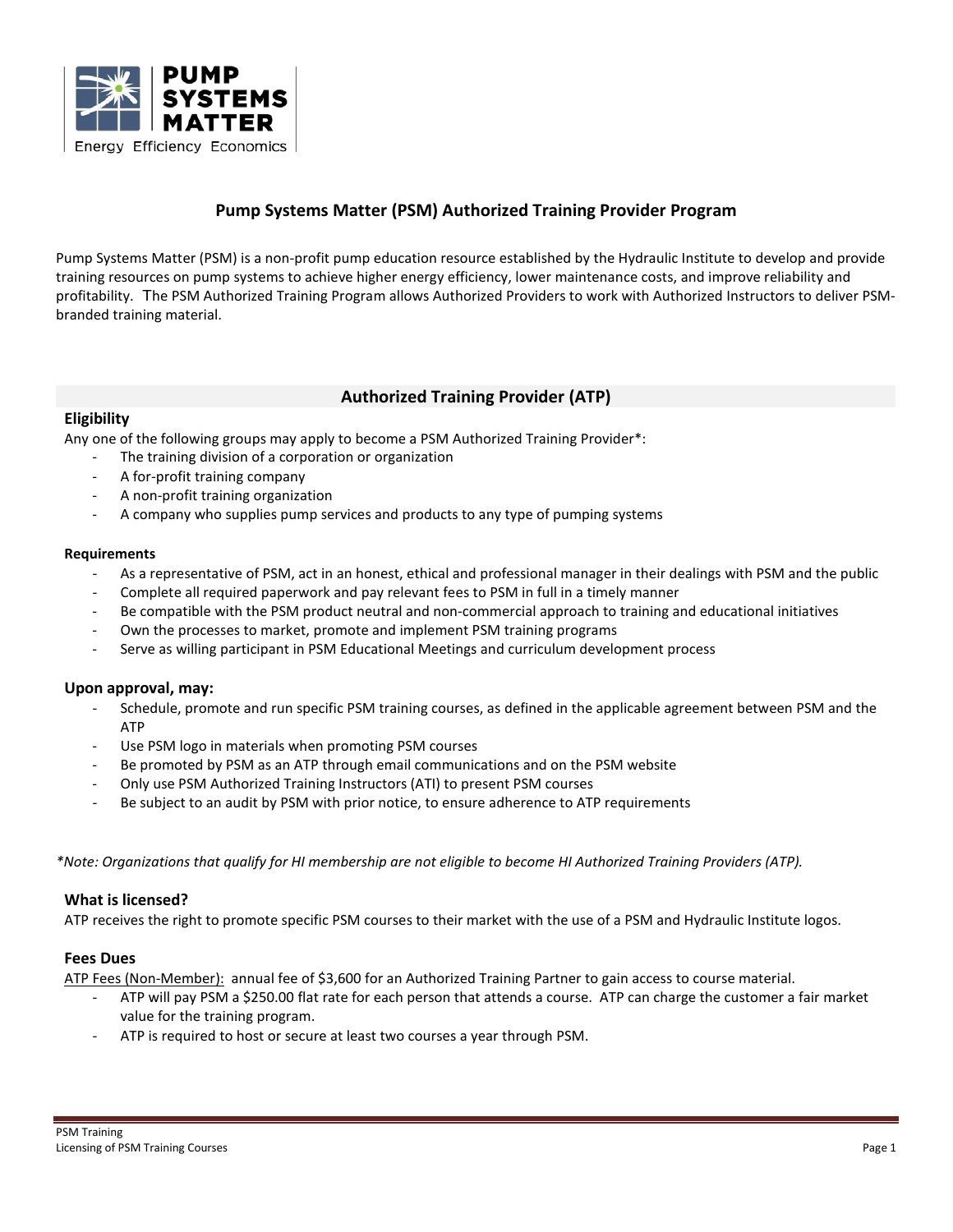

### **Benefits**

- ATPs host courses, collect attendee fees, and pay PSM the flat \$250 per person after submitting the sign-in sheet
- Utilize PSM marketing materials and software tools, when required
- Course curriculum and training manuals/materials
- HI Certificate of Completion and PDH/CEU credits
- PSM processes, logo and ATP brand image

#### **Initial documents required**

- Business Evaluation form
- Signed agreement

### **Ongoing operational documents required**

- Calendar of PSM courses planned prior to promoting events, along with instructors used
- Copy of any promotional materials with PSM logo
- Delegate list with full contact details
- Course evaluations from each participant

## **FAQs**

Authorized Training Provider may put forward an existing trainer to become an ATI, who would, then, go through the ATI approval process.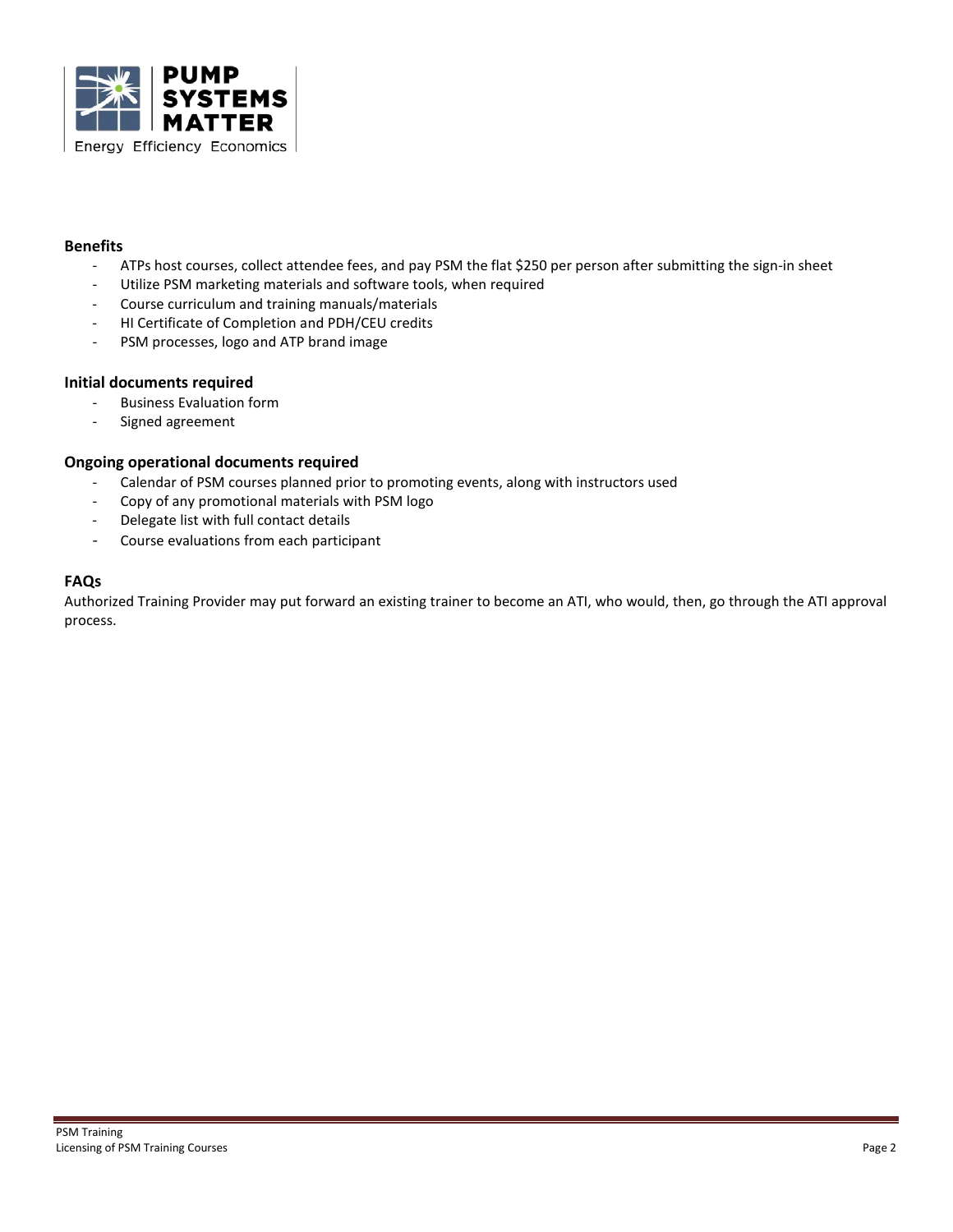

### **Courses Currently Available for Licensing**

PSM offers a range of live classroom-based technology courses that cover pump fundamentals, maintenance and operations, assessments, and optimization to improve the bottom-line. Our most popular course focuses on Pump Systems Optimization based on the Hydraulic Institute Guidebook *Optimizing Pumping Systems*. Each course can be customized to meet the needs of customers or employees and can be specifically positioned as internal training or to educate end-users.

### **Pump Systems Optimization: Energy Efficiency & Bottom-Line Savings**

Pumping systems account for a significant portion of a facility's energy use in many market segments. Oversized pumping system components, such as pumps, process components and control valves, often result in increased capital and maintenance costs as the excess energy added to the system generates higher than required levels of heat, noise and vibration. This training course focuses on systems optimization, covering a wide range of topics including how to identify energy savings opportunities and screening pumping systems to increase profitability and reliability.

*\*Note: one-day and two-day course option available*

### **Learning Objectives:**

- Understand pump operations and system interactions
- Identify components that affect pump system efficiency
- Screen pumping systems for improvement opportunities
- Understand how to collect operating data
- Define BEP and the consequences of a pump that does not operate at BEP
- Interpret pump curves and use pump affinity rules to improve efficiency
- Conduct life cycle cost analysis

## **Pumps & Pumping Systems Fundamentals**

Any type of pumping system downtime can affect facility operations. In a demanding and ever-changing marketplace, maintenance and operations departments are routinely asked to keep a pumping system running longer, with fewer failures, at lower costs. This one-day course offers maintenance and operations professionals the knowledge to be successful in improving uptime and reliability for any pumping system.

#### **Learning Objectives:**

- Describe maintenance programs best practices
- Formulate a method to avoid potential pump failures
- Understand best practices in pump installation and operation
- Identify how to troubleshoot both pump and components to optimize the system
- Develop and explain maintenance processes and methodologies to improve reliability
- Apply system analysis and data-driven optional programs to improve performance
- Develop maintenance management programs to enhance overall system productivity